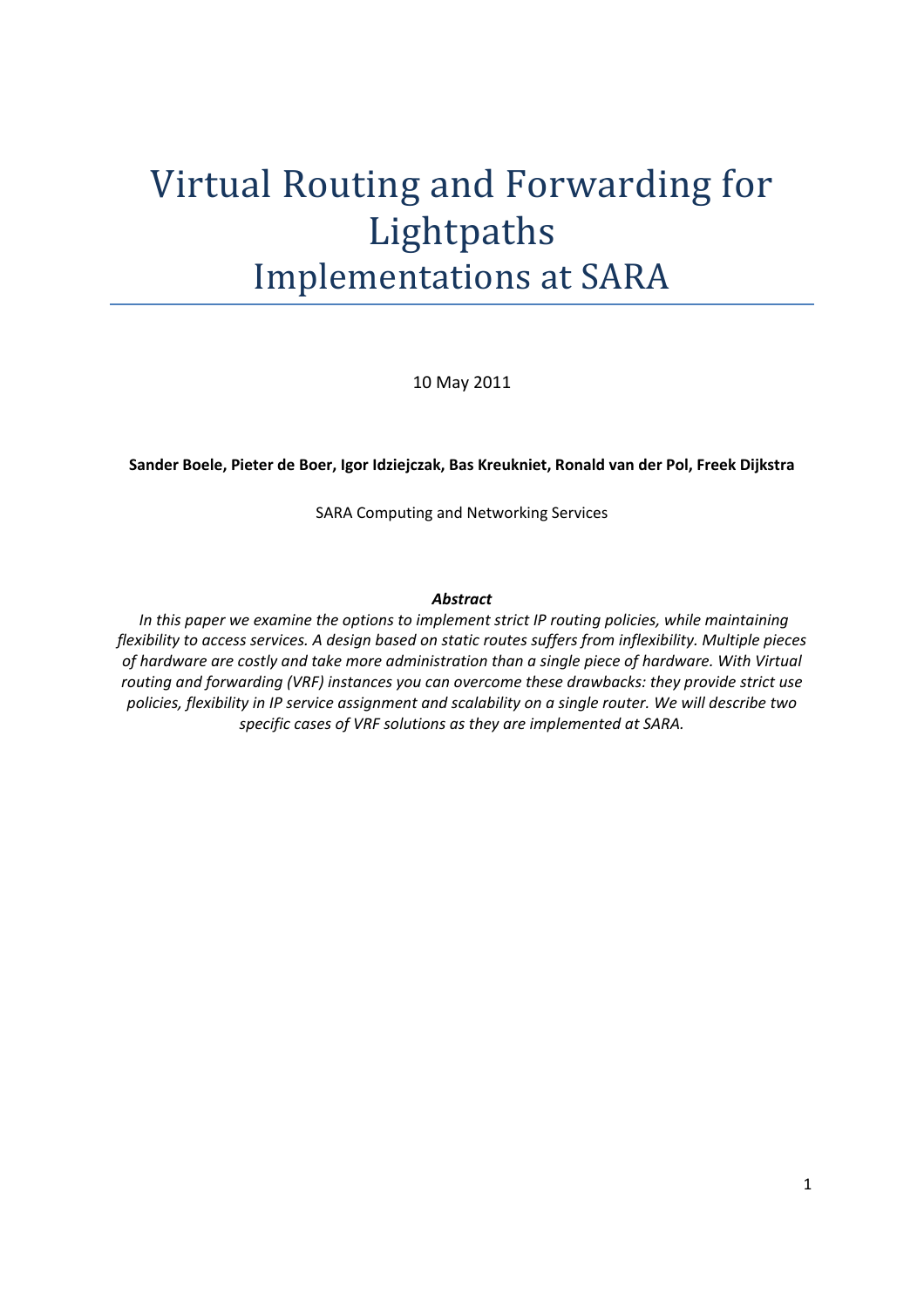## **Table of Contents**

# **Table of Figures**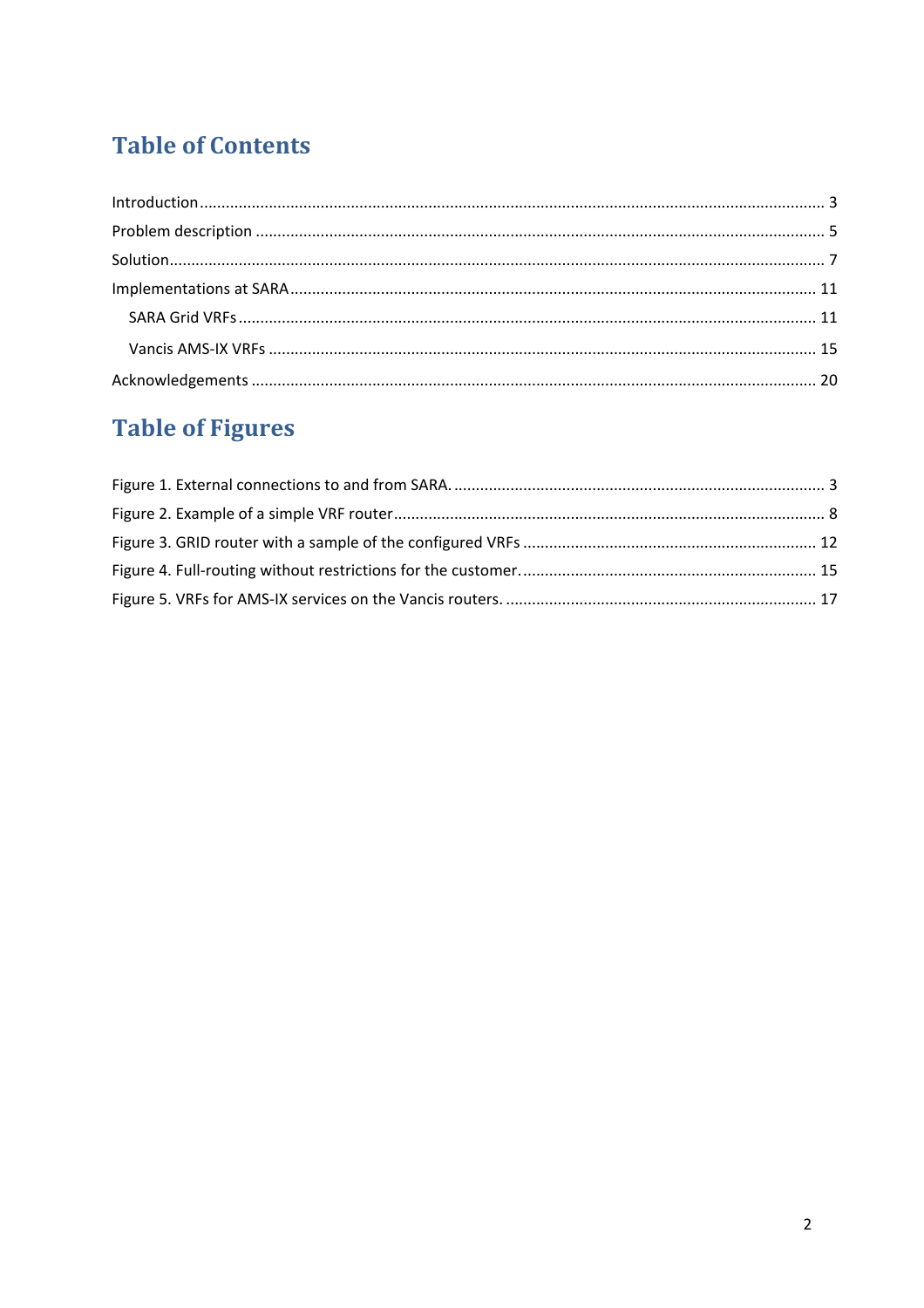#### **Introduction**

The demand for high capacity network connections is continuously increasing. Today, there is a strong demand for (semi-) private networking over high bandwidth connections. Often, Optical Private Networks (OPNs) are used. An OPN is a network that connects sites by way of permanent lightpaths. Companies often choose for an OPN for reasons of performance, capacity, cost, and occasionally privacy of their data. Lightpaths in an OPN typically carry dedicated data traffic, and should not carry regular Internet traffic.

In the scientific community, OPNs are often used to connect computing facilities, data storage environments and visualisation facilities with other computing centres and research institutes.

High bandwidth is needed because the equipment of some research institutes generates huge amounts of data that needs to be transported. Figure 1 depicts the 10 Gb/s network connections to the Dutch e-Science centre SARA as of late 2010. SARA provides the same services to different users.



Figure 1. External connections to and from SARA.

The astrophysics LOFAR project and the nuclear physics LHC project connect remote instruments to storage facilities at SARA. The DEISA, and CosmoGrid projects connect supercomputing centres. The CineGrid, OptiPlanet and HPDM projects **connect'visualisation'facilities.**

For example, the storage facility is connected to the LOFAR connection, three LHC connections and the public internet. A design decision was to create a single storage facility to offer scalable services to all projects instead of creating individual storage facilities for each project. A consequence is that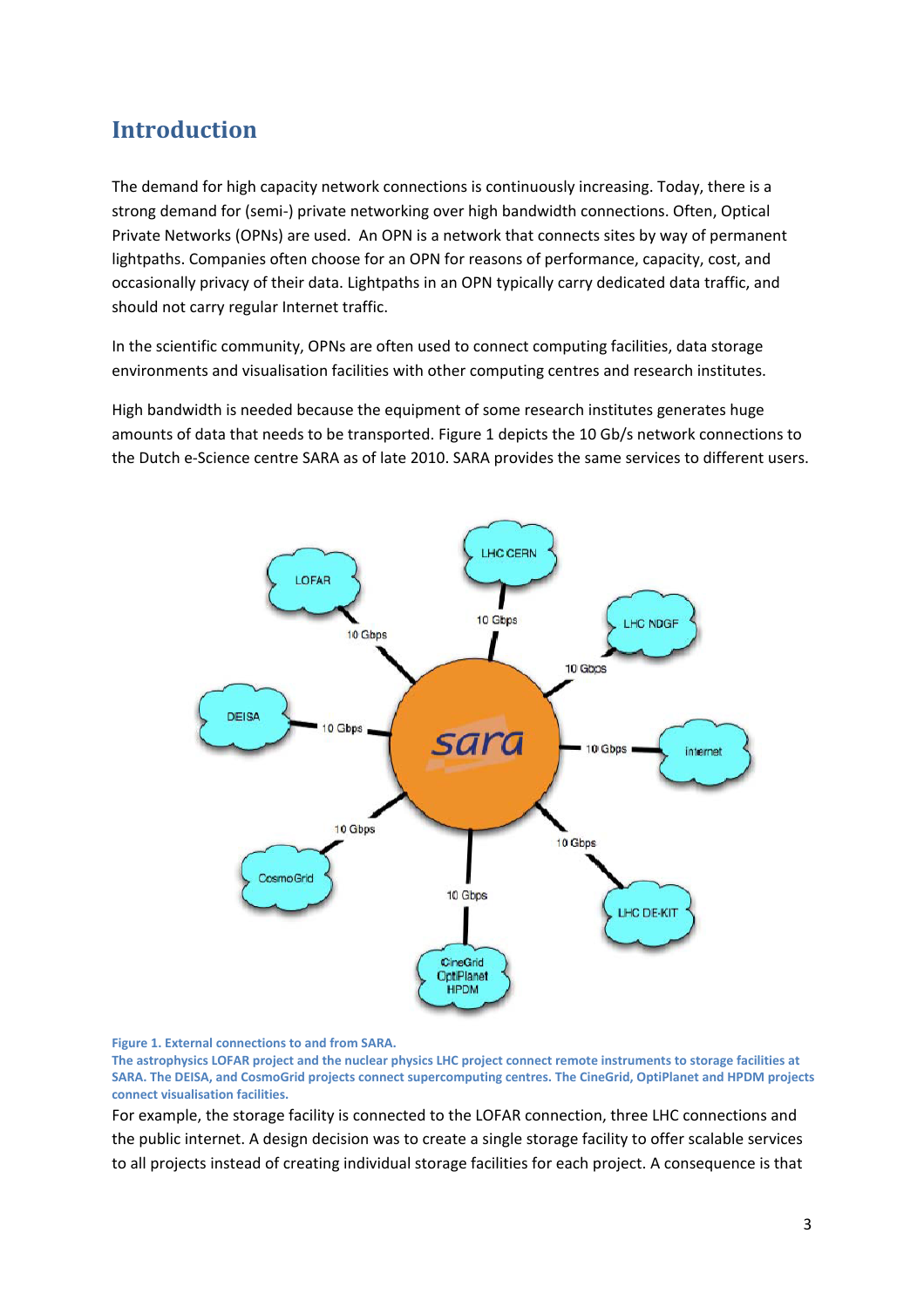all storage OPNs should access the same facility. An OPN is a layer 1 or layer 2 network. For reasons of scalability and security it is not possible to connect all OPNs to the same VLAN. It is a requirement of SARA to make a clear distinction between administrative domains. Moreover, some OPNs have policies that prohibit routing from and to other OPNs. To accommodate these policies, SARA decided on an architecture where all lightpaths are terminated on a router, and all services (storage, computing, and visualisation) are reachable from this router. The separation of the traffic is made at layer 3 as we will see in the next paragraphs.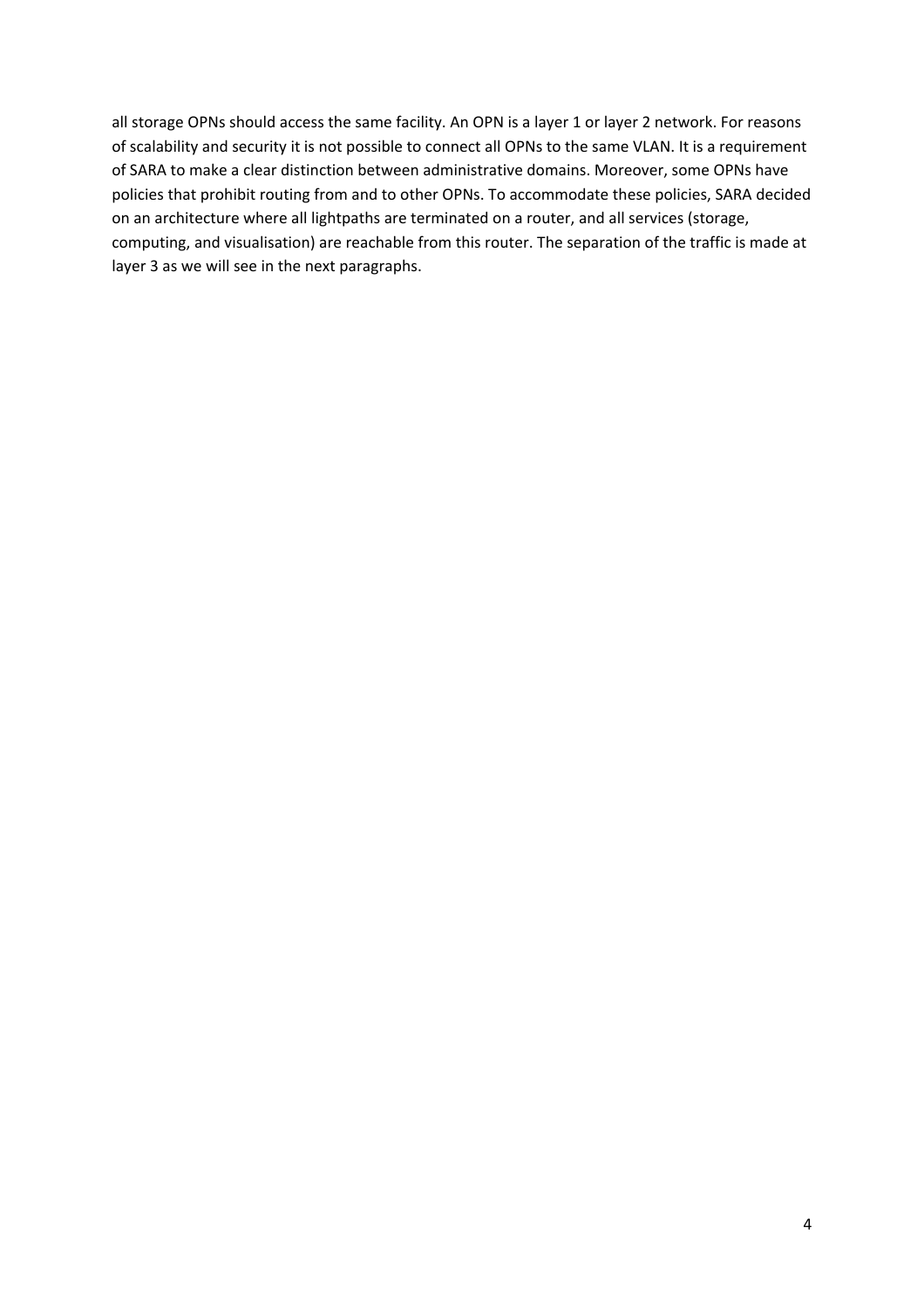### **Problem description**

Operators of Optical Private Networks (OPNs) demand a strict routing policy: only traffic sourced from or destined to a particular service (be it a cluster, supercomputer, storage facility or single user) is allowed to make use of that OPN. All other traffic must be routed through other paths (for example the public internet). This poses the problem of segregating the privileged traffic allowed to traverse the OPN from the unprivileged traffic that is not allowed to traverse the OPN.

Until five years ago many organisations did not use OPNs but simply used the public internet to provide connectivity between their services. This solution did not address many threats and problems: a strict routing policy was by definition not possible because destination based routing is used.

A more secure option for privileged traffic is to terminate each OPN on a dedicated router, and separate IP routing on a per-router basis. Each dedicated router is used to provide a network connection to one service at the service provider (e.g. SARA). Specific routing policies are maintained on a per-router basis for every service. In addition, the router may have a default gateway to the public internet or a campus network.

This solution has the drawback that it does not scale. First you need a lot of routers. Although the layer 3 requirements for an OPN are typically very light (usually, only a few IP blocks need to be known in an OPN). Second, you will need to make a lot of physical connections from all these routers to the desired services. Therefore, buying many routers seems like a waste of money. Apart from that, it will also take a lot of administrative hustle.

Segregating traffic from different OPNs is a challenge in itself. With traditional destination based routing there is no additional policy configured. The routing makes use of two principles: best path principles and the matching of the most specific destination prefix. Each routing protocol has a set of rules to determine the 'best' path to the destination. This is never based on the source prefix of the traffic. Looking at OPN technology, we don't want the best routes to be learned to the destination, we want to keep all data from the connected services within that OPN. So, source addresses should be evaluated. If they are allowed they will be made available in the routing tables within a specific OPN. If they are disallowed, these addresses should simply not be known in the OPN.

A well-known routing problem (particularly in the public internet) is the problem of more specific routes: when a router uses a dynamic routing protocol it often learns many routes to the same destination. A basic principle of routing is that more specific routes are preferred over less specific ones. Even if a path is longer or the preferences are higher, the route with the most specific prefix will be elected over a less specific one. Sometimes this must be avoided, for instance when the more specific prefix comes from an expensive upstream link. You want to minimize the traffic over this link to save money. Another problem with more specifics can be as follows: An OPN does not have the most specific routes to its remote service. Imagine a router learns a more specific route via the public internet than the one it has learned from its remote side via the OPN. The router will choose the public internet to transfer the data between the services. This is definitely what must be avoided!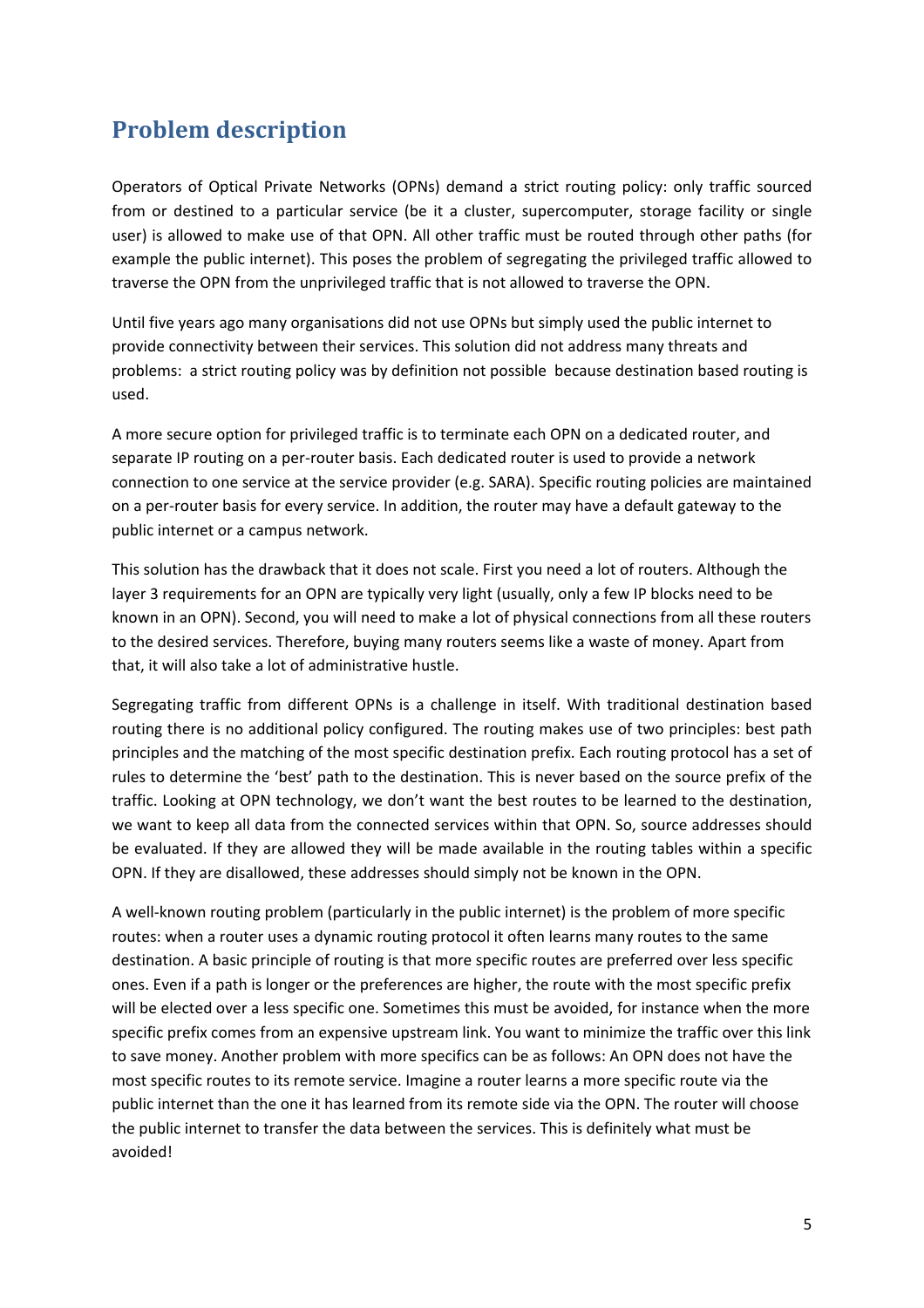A solution can be provided with Virtual Routing and Forwarding (VRF). In the next paragraphs we will explain this technology, reveal its advantages and show some specific examples at SARA<sup>1</sup>.

examples are provided in order to explain how routing between VRFs is structured and manipulated. The 11 Examples are provided in order to explain how routing between VRFs is structured and manipulated. The examples differ from the actual configurations at the moment of writing.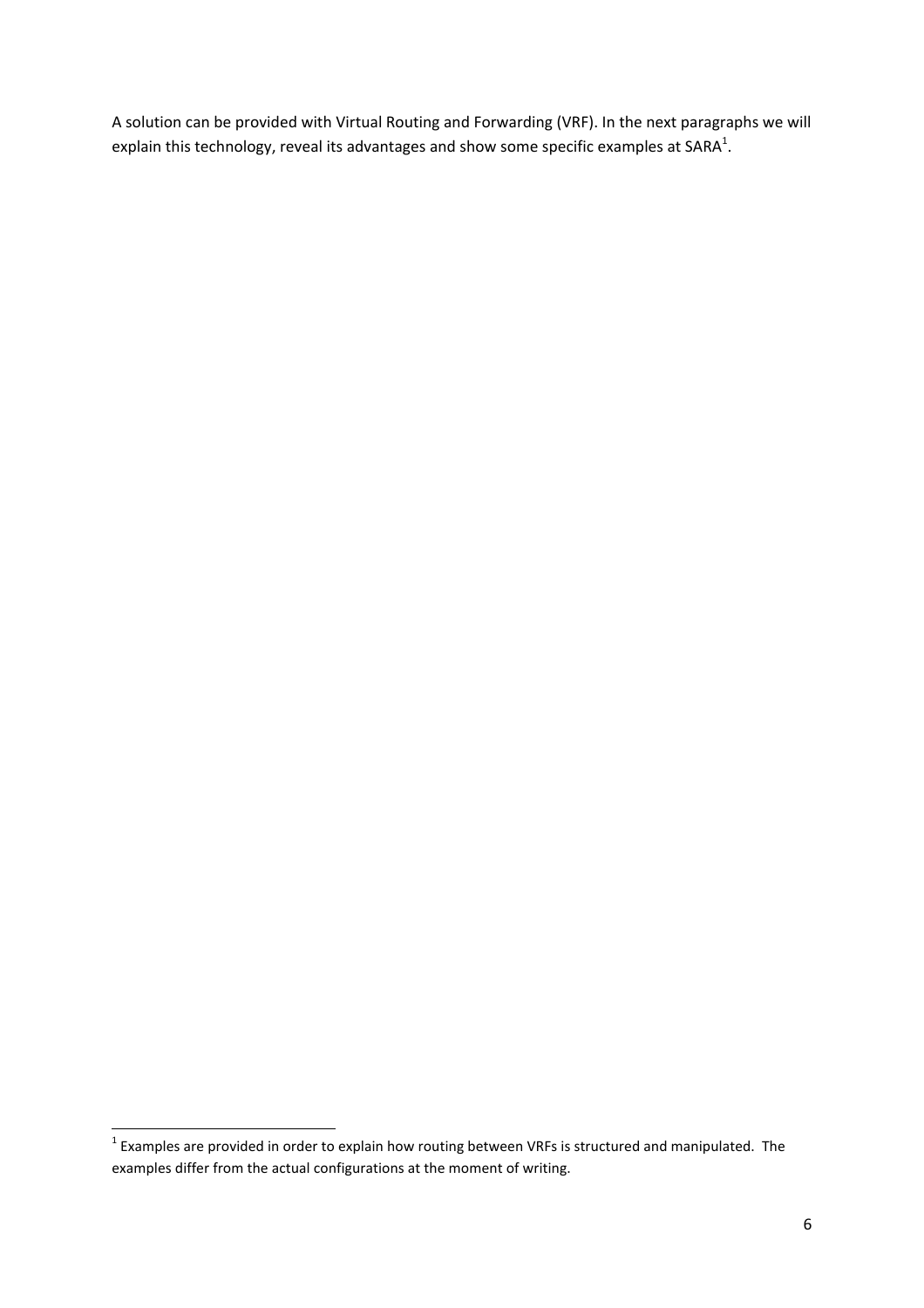#### **Solution**

VRF is a technology that allows a single physical router to be divided into multiple virtual routers sharing the physical resources. One of the main benefits of VRFs is the ability to create multiple routing policies not only based on the destination of the traffic, but also on the source of the traffic. The key to the VRF technology is that each VRF instance has its own routing table. Between VRFs import and export policies allow routes to be transferred from one routing table to another. With these policies, routes can also be modified during this transfer, e.g. prepending a community or adjusting a metric. When only a small number of routes is exported, we speak of 'route-leaking'. That means all routes are blocked except a few, which are explicitly selected to provide routing between specific sources and destinations. Using VRFs allows you to have multiple routing tables at the same time on one physical router. The routing instances are independent. Each protocol you want to run in a VRF needs to be configured locally. Enabling a protocol in a VRF will create a new process for that protocol and only for that VRF. So, for BGP, there will be neighbor and BGP databases per VRF. For OSPF, there will be topology and tree databases per VRF. In addition, a VRF has its own forwarding table that designates the next-hop for each data packet. These tables prevent traffic from being forwarded outside a specific VRF path and also keep out traffic that should remain outside that VRF. Due to this strict separation of routing, you could even use overlapping IP addresses with other VRFs. Virtual routing requires minimal changes to the existing network infrastructure and is a cheap and easy solution. Moreover, administration is simple, compared to using multiple physical routers.

Figure 2 illustrates the basic principles of VRF technology by means of a simple VRF setup. Imagine two OPNs that need access to a storage cluster, OPN-A needs full access to the storage cluster (in this example  $145.100.32.0/22$ ). OPN-B only needs access to a small subset of the storage systems (in this example  $145.100.32.0/29$ ). Second, the storage cluster needs access to both OPNs and to the public internet.

The configuration for OPN-A will look like this<sup>2</sup>:

```
routing-instances {
     OPN-A {
         instance-type vrf;
         interface ge-0/1/1
         route-distinguisher 1126:111;
     }
     vrf-export export-OPN-A-routes-to-storage-cluster
     routing-options {
         static route 145.100.32.0/22 next-table storage-cluster
     }
}
```
By issuing the command 'set routing-instances OPN-A instance-type vrf', a VRF is created named 'OPN-A'. We need to bring the interface of the OPN-A in the VRF. This is configured with the line: interface ge-0/1/1.

<sup>&</sup>lt;u>ness</u><br>If the configuration examples are in JUNOS (the Juniper Networks operating system).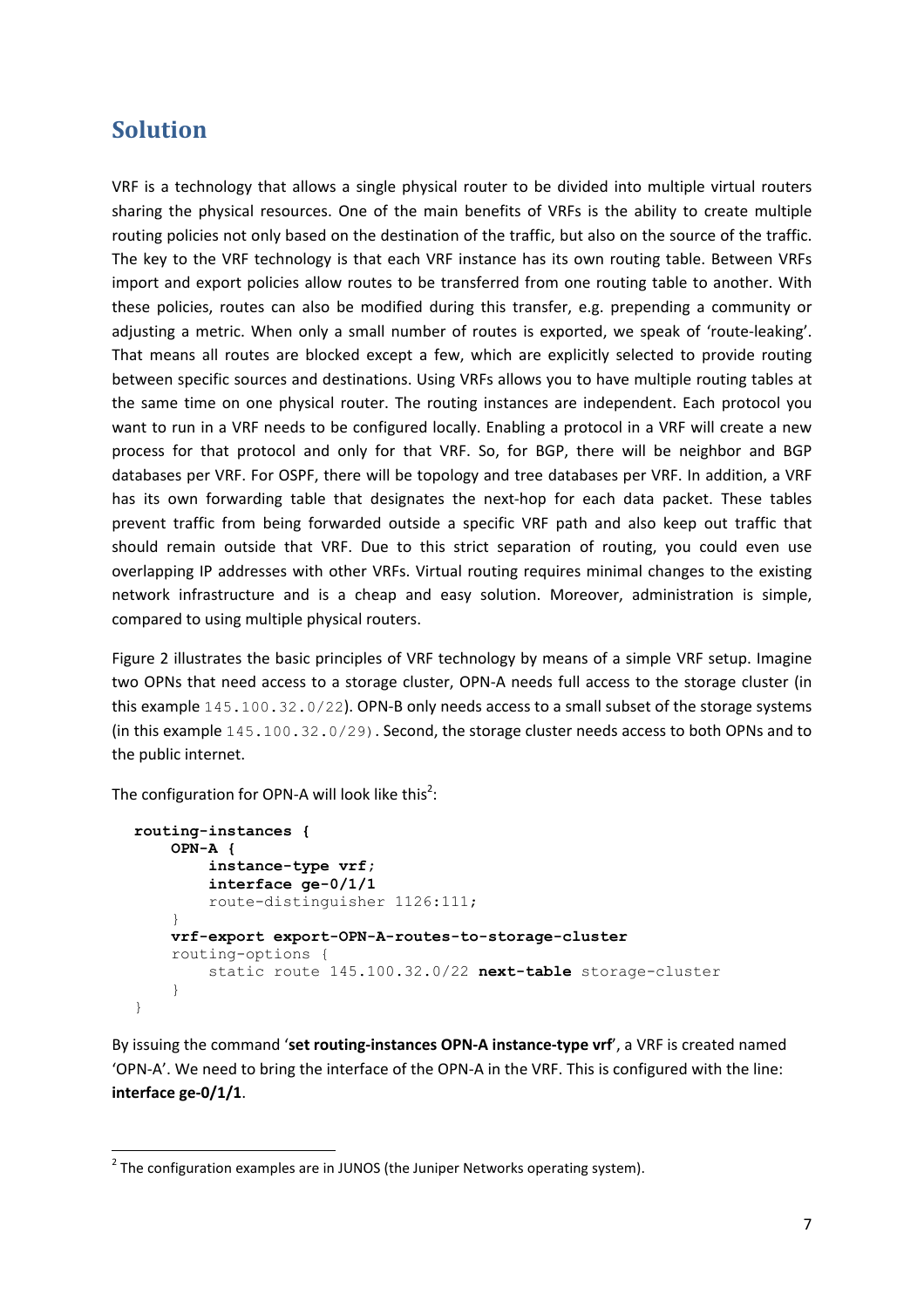

**Figure 2. Example of a simple VRF router** 

We export all the routes of this OPN to the "storage-cluster" VRF with an export policy, named "export-OPN-A-routes-to-storage-cluster" (specification of policies is not included here, for examples see the paragraph "SARA Grid VRFs") and we import them with an impirt policy in the "storage-cluster VRF" (see next paragraphs).

To learn routes from the storage-cluster VRF in other VRFs, we decide for static route leaking instead of an export and import policy. Static route leaking is configured in the receiving OPN. So in this case, we configure this in OPN-A and OP-B. For OPN-A, a static route with the **next-table** option is written in OPN-A. Do not confuse this with a normal static route (normal static routes make use of the **next-hop** option).

The purpose of this static is that we want to give the OPN-A selective access to the storage-cluster VRF". By this static, any queries for this route in the OPN-A VRF are directed to the storage-cluster VRF. The OPN will not find any other routes that are in the storage-cluster VRF. Now, imagine, we would like to give OPN-B selective access to only a small block of addresses within the storage cluster.

```
routing-instances {
     OPN-B {
         instance-type vrf;
         interface ge-0/1/2;
         route-distinguisher 1126:222;
         vrf-export export-OPN-B-routes-to-storagecluster;
         routing-options {
             static route 145.100.32.0/29 next-table storage-cluster ;
 }
     }
}
```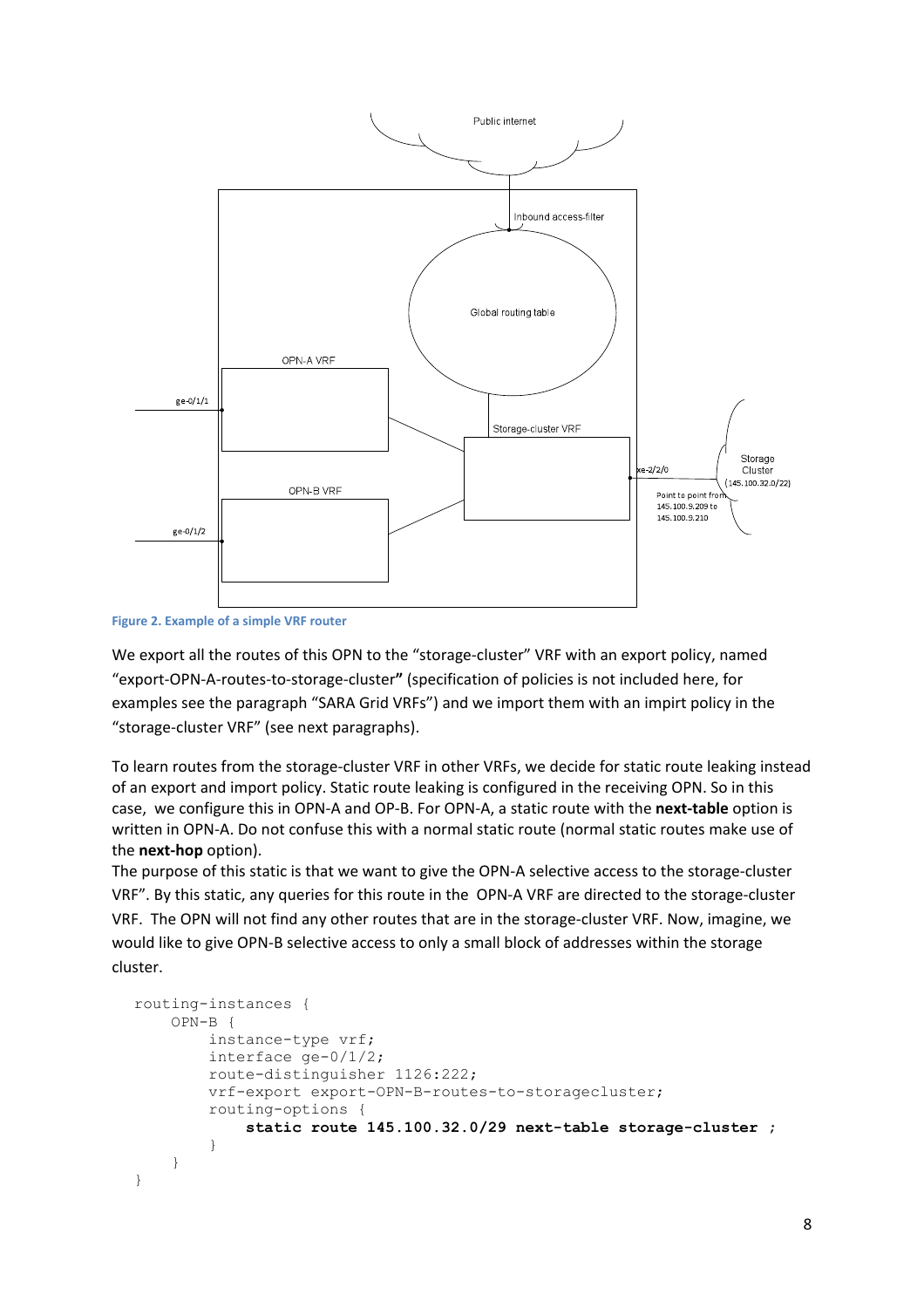This is easily achieved by configuring another instance of static route leaking: in the VRF for OPN-B we write: static route 145.100.32.0/29 next-table storage-cluster. Note that OPN-A and OPN-B have overlapping routing information. This does not create any problem with wellconfigured VRFs.

The VRF for the storage cluster will look like this:

```
edit routing-instances {
     storage-cluster {
         instance-type vrf;
         interface xe-2/2/0
         route-distinguisher 1126:999;
         vrf-import import-opn-a-and-opn-b
         routing-options {
             static route 145.100.32.0/22 next-hop 145.100.9.210
             static route 0.0.0.0/0 next-table inet.0
         }
     }
}
```
Note, earlier, we set an export policy in OPN A and OPN B VRF. The export policies do not inject routes directly into an other VRF, it only makes them available to be imported by an import policy. The export policy adds attributes to the exported routes, while the import policy takes a copy of them when match criteria are met. We enable a policy to import all routes from OPN-A VRF and OPN-B VRF (called 'import-opn-a-and-opn-b') in the storage-cluster VRF:

```
policy-statement export-OPN-A-routes-to-storage-cluster {
     then {
         community add opn;
         accept;
     }
}
policy-statement export-OPN-B-routes-to-storage-cluster {
     then {
         community add opn;
         accept;
     }
}
policy-statement import-opn-a-and-opn-b {
     from community opn;
     then accept;
}
```
We set a route to the storage cluster: static route 145.100.32.0/22 next-hop **145.100.9.210.** For the sake of simplicity we use a static route in the example, but any IP routing protocol can be used here.

Finally we set a static default route to the global routing table (inet.0): static route 0.0.0.0.0/0 **next-table inet.0.** We prefer a default route to inet.0 rather than an import policy from the inet.0 since the latter will cause the huge amount of routes from the global table to be imported in the storage-cluster VRF. This route is not exported to the OPN VRFs since we only leak storagecluster IP blocks. By setting the default to the global routing table, the storage-cluster VRF has routes to all sites.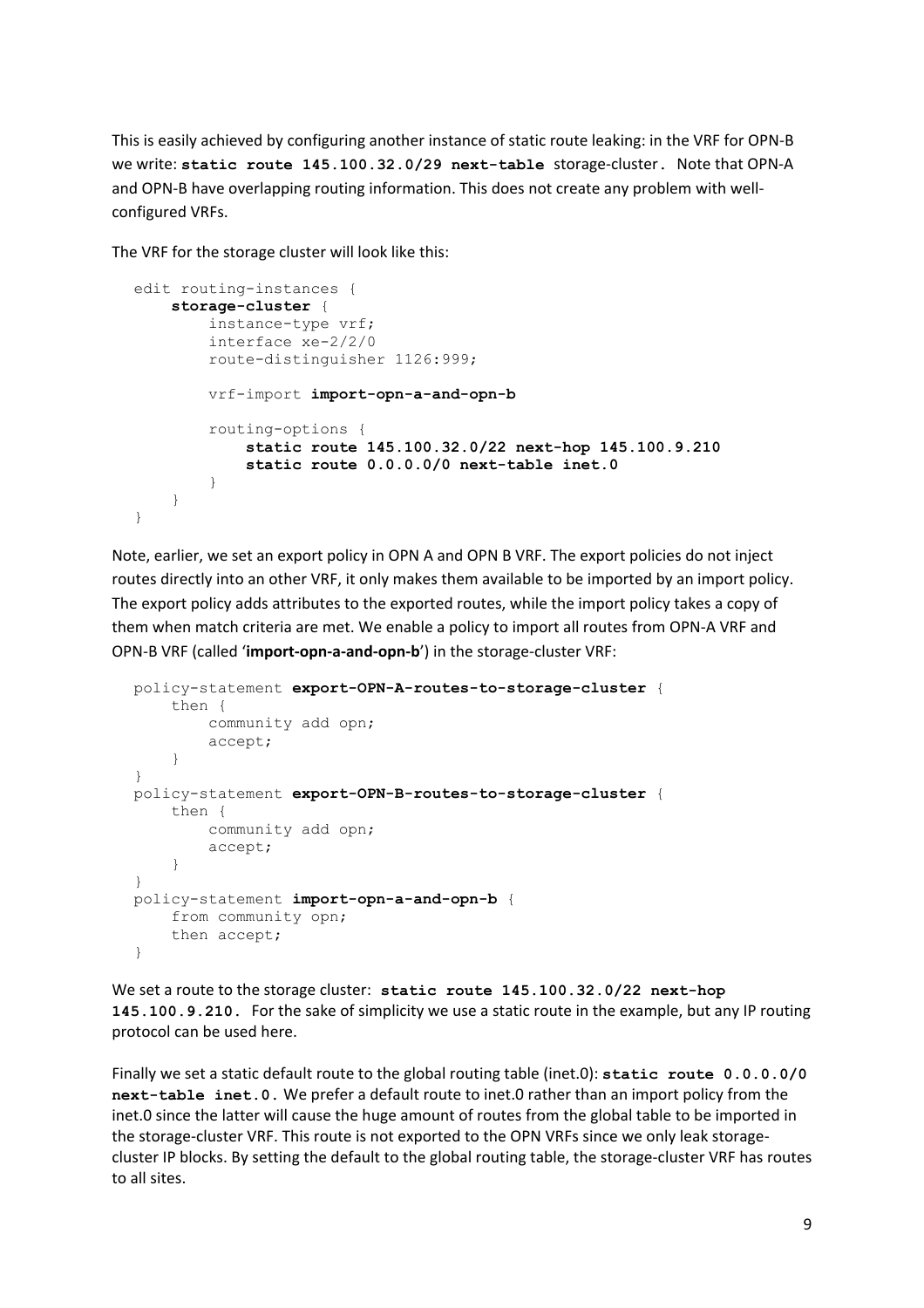The global configuration, on its turn, must have a static route for the storage cluster to provide routing from the public internet to the storage systems. This static is the same as the one we saw in OPN-A:

static route 145.100.32.0/22 next-table storage-cluster

This static route is configured globally since the global routing table is not a VRF.

The uplink to the public internet is protected with an access-list. This restricts unlimited access to the storage systems from the outside. Note that this is not a special requirement of the VRF set-up: you would have needed this access-list anyway. For the VRFs no additional security is necessary to protect it from the outside.

IP information is imported and exported and these routes can be modified as well. To ensure limited access to a few sources, we only leak routes. No changes are needed elsewhere in the local network. Packets are routed between the VRFs on the router, while the VRFs forward packets themselves. Hosts in the local (storage cluster) network can access the global routing table for external connectivity and can acquire selective access to specific OPNs. In the next paragraphs, we go on to explain two more VRF examples. These are VRF solutions at SARA and VANCIS. They reveal elaborate ways of route leaking. The first example uses static route leaking, while the second uses dynamic route leaking.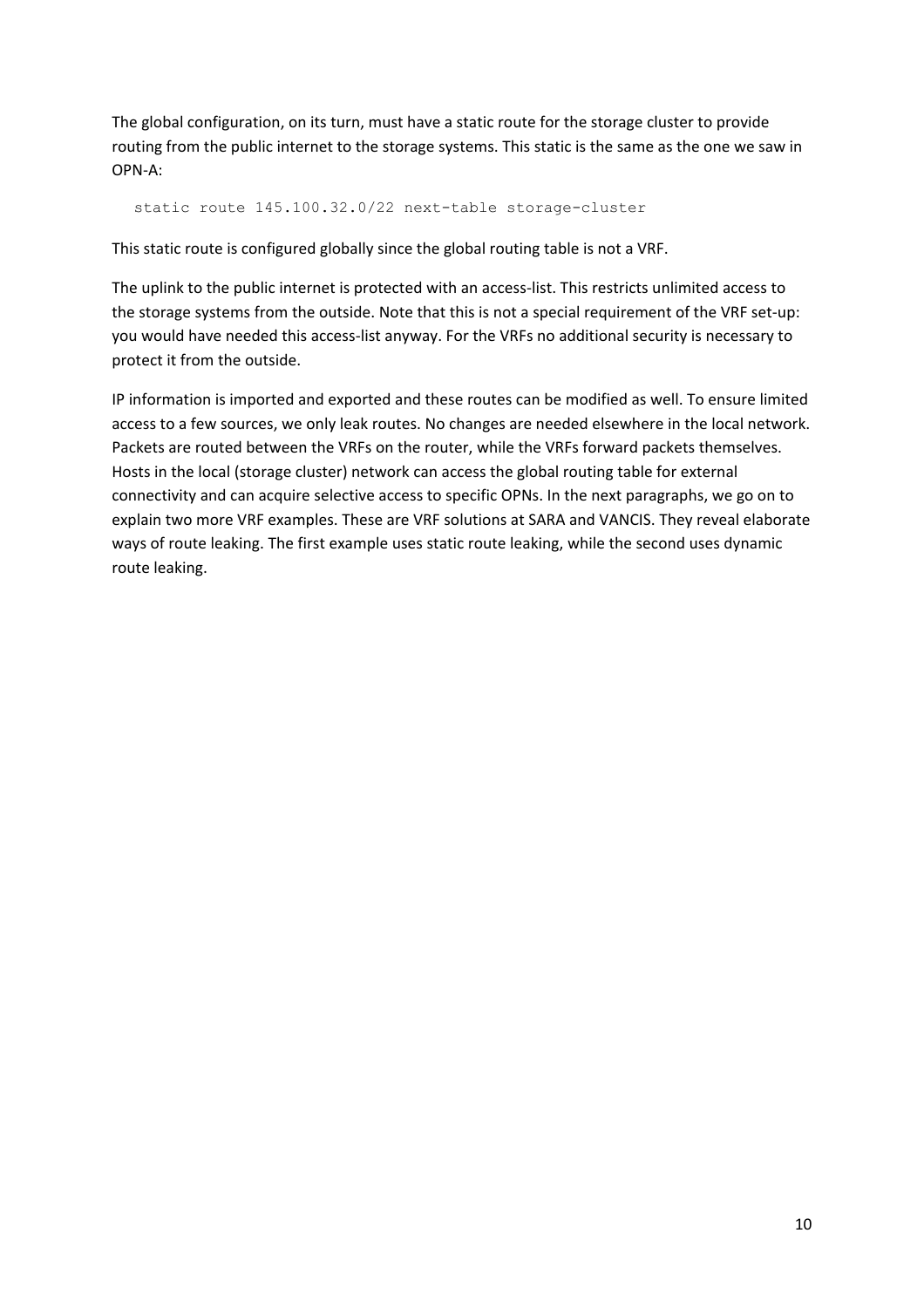### **Implementations at SARA**

#### **SARA Grid VRFs**

SARA makes a clear distinction between their storage and computing services.

The SARA grid storage cluster is used for data storage by several external grid compute clusters in the national and international scientific community. The challenge is that the different connected external compute clusters share a general IP-destination, the storage cluster, while at the same time compute clusters should not see each other. It is necessary that the storage cluster is accessible from the outside, either via the public internet, or via OPNs. Since the total number of customers is low, we decided to use only one router for the connections to SARA's grid storage services. We chose a Juniper MX960. The choice for a single router challenged us to do virtual routing in an elegant and secure way.

The SARA grid storage cluster is used in the Large Hadron Collider (LHC) project at CERN in Switzerland and France. For data transmission between CERN and the SARA grid storage cluster, the Large Hadron Collider Optical Private Network (LHCOPN) is used. The LHCOPN is a dedicated private network of multiple lightpaths connecting international networks<sup>3</sup> with each other. The lightpaths of the LHCOPN are connected to the grid router in a LHCOPN VRF. E-BGP sessions with LHCOPN peers are used to advertise and receive prefixes. This implies that the LHCOPN VRF learns the routes of the LHCOPN network. The next step is that they are exported to a VRF called "storagecluster-shared". This VRF should have routes to all sites including the public internet.

There is a local VRF for network monitoring. This one is called "LHCOPN-monitoring" in Figure 3. This network should connect from and to the LHCOPN and should also have access to the public internet.

The SARA grid storage cluster is used by other compute clusters in the Netherlands as well, for example LOFAR and Life Science Grid (LSG). Traffic to and from these clusters also uses dedicated light paths. They are not allowed to have access to the LHCOPN but they need access to the grid storage cluster. For an even more enhanced security than a standard VRF solution provides (like Figure 2), we decided to configure different paths between VRFs for each direction of traffic. Traffic flows are displayed in Figure 3.

<sup>&</sup>lt;u>.</u><br><sup>3</sup> For a complete view of the LHCOPN, see: https://twiki.cern.ch/twiki/bin/view/LHCOPN/OverallNetworkMaps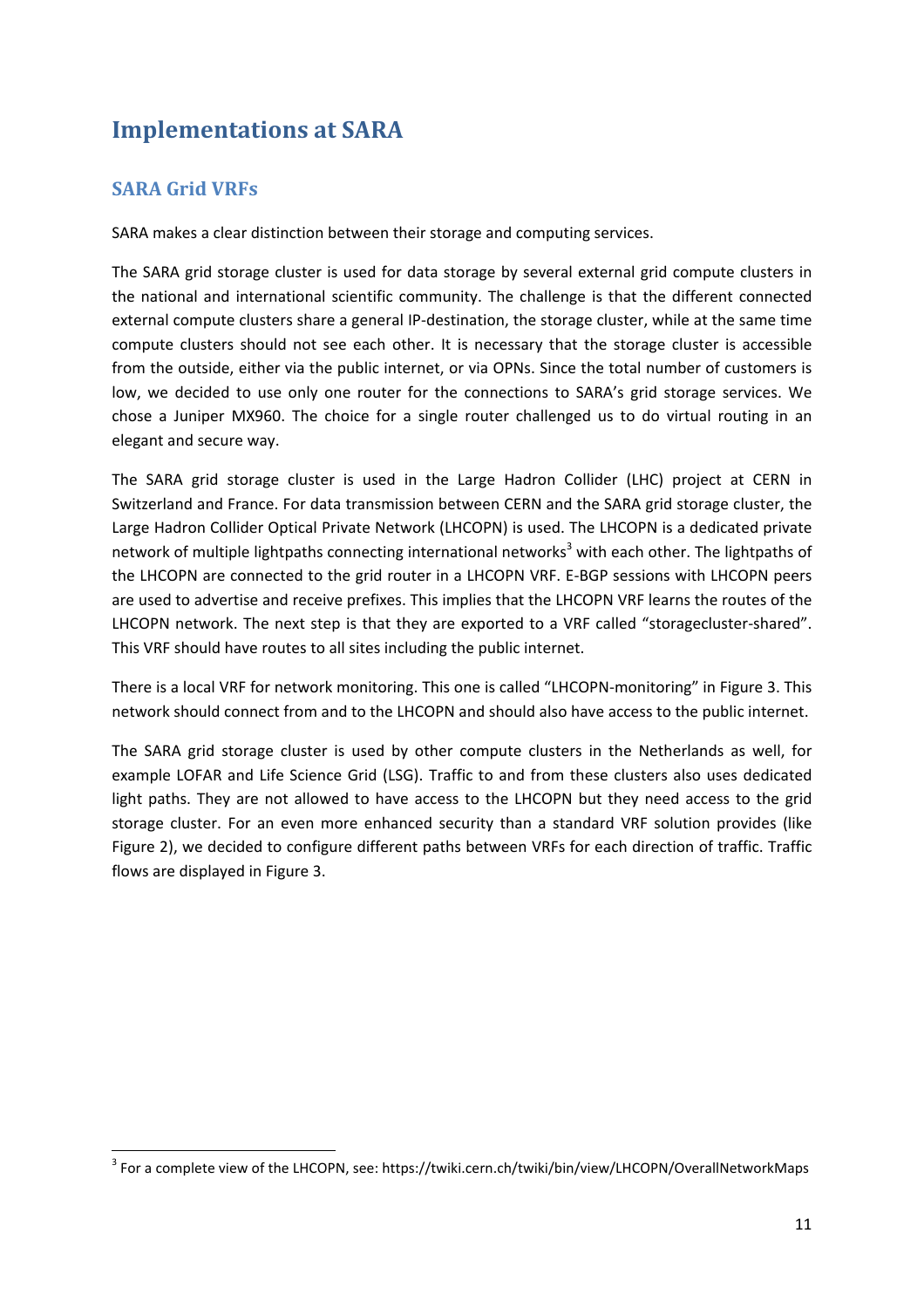

#### Figure 3. GRID router with a sample of the configured VRFs

We made a separate VRF for LHCOPN-monitoring and for the storage cluster. These VRFs have no connected interfaces but are only used for route look-ups. The routes that need to be known here are learned as follows: first an export policy is made for the relevant VRFs. For example: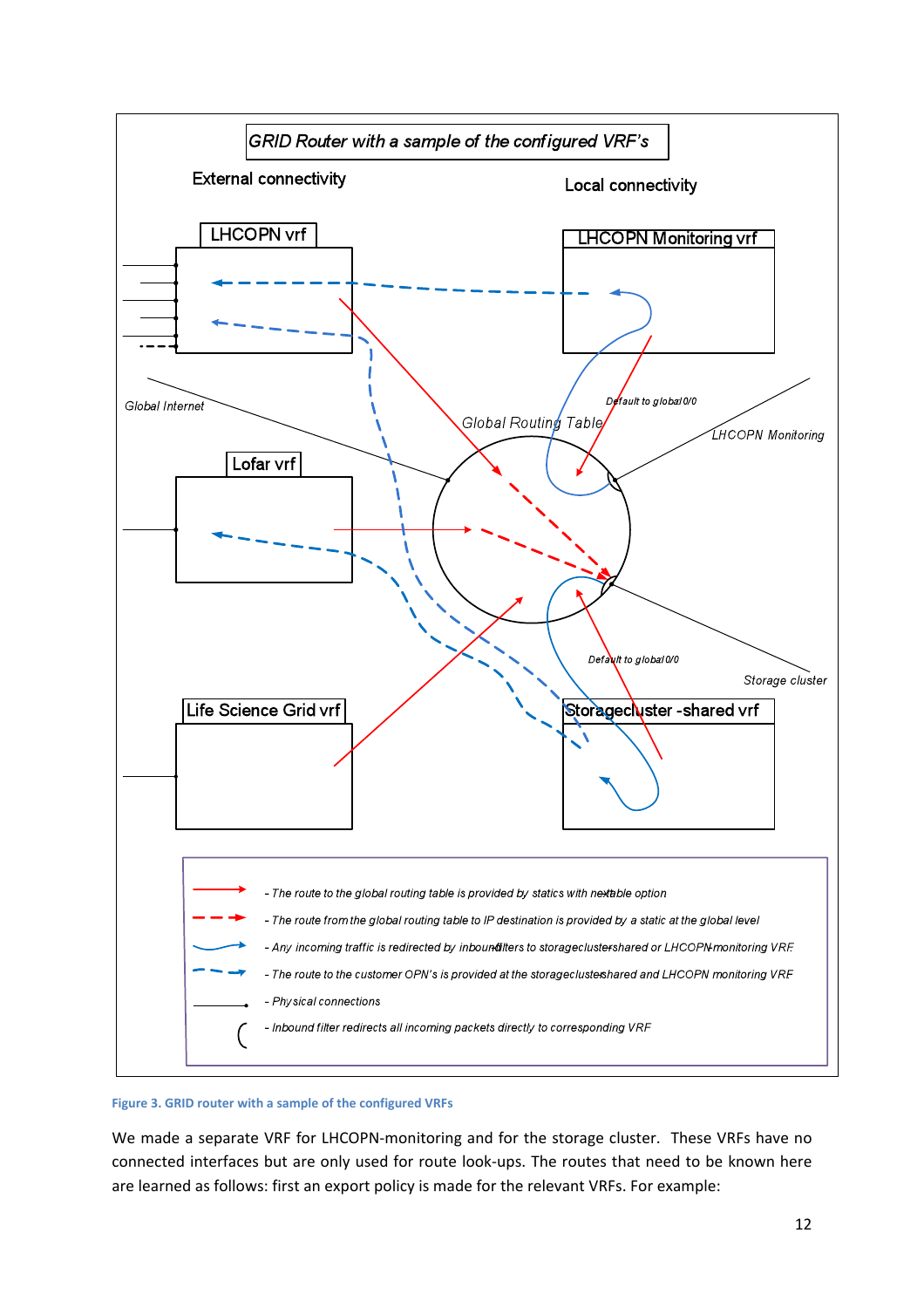```
edit policy-options {
     policy-statement lofar-export {
          then {
              community add lofar;
              accept;
          }
     }
}
```
and we formulate a community with a unique value:

community **lofar** members **target:1126:3**;

Next, we configure the export policy in the corresponding VRF:

```
edit routing-instances {
     LOFAR {
         instance-type vrf;
         interface xe-1/3/0.0;
         route-distinguisher 1126:3;
         vrf-export lofar-export;
     }
}
```
This will export all the routes from the LOFAR routing table.

An import policy is required to match the above export policy. The import policy that gets the routes in another VRF is configured like this:

```
policy-statement lofar-import {
     from community lofar;
     then accept;
}
```
And we place this policy VRF-import in the storage cluster-shared VRF:

```
routing-instances {
     storagecluster-shared {
         instance-type vrf;
         route-distinguisher 1126:999;
         vrf-import [ storagecluster-import lofar-import ];
     }
}
```
The storagecluster-shared VRF is also configured to import LHCOPN routes (not included in example). This VRF learns all routes from the LSG, LOFAR and LHCOPN VRFs. The only criterion for importing routes is the community that is prepended to the routes coming from a VRF. However, from the side of these externally connected VRFs static route leaking is used to find the way to the storage cluster. These VRFs have static routes that selectively tell that the route to the storage cluster is found via the global routing table. The configuration is as follows:

```
routing-instances {
     LOFAR {
         instance-type vrf;
         routing-options {
```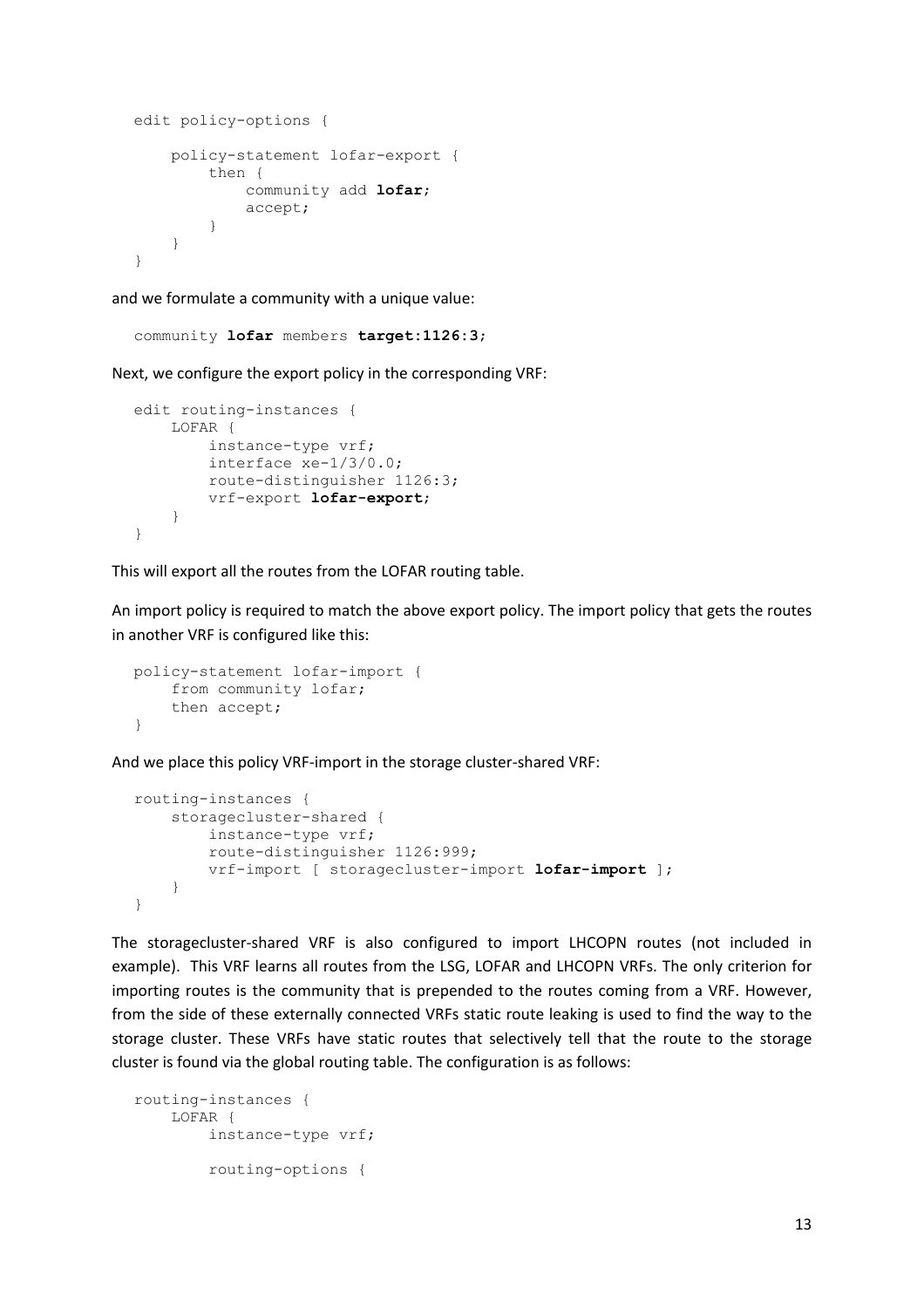```
 rib LOFAR.inet.0 {
              static {
                 route 145.100.32.0/22 next-table inet.0;
 }
 }
       }
   }
}
```
Instead of a next-hop option, we use a next-table option in order to direct to another routing table. In this case this is the global (internet) routing table. In the global routing table, a second route lookup is performed in order to find the interface to route the packets out. ).

A route to the storage cluster in the global routing table is injected by means of a simple static at the global level of the configuration:

```
edit routing-options {
     static {
         route 145.100.32.0/22 next-hop 145.100.9.210;
     }
}
```
In order to provide routing from the storage cluster to the VRFs we configured a way to access the "storagecluster-shared" directly for route lookups. The interface from the storage cluster is connected to the VRF router at the global level. The interface has an inbound filter, configured as follows:

```
filter storage-lan-in {
    term use-storagecluster-shared {
        then {
            routing-instance storagecluster-shared;
 }
     }
}
```
Since no 'from' statement is set, this means that *any* traffic will be redirected to the storageclustershared VRF. When traffic arrives at the interface, it will be passed to the storagecluster-shared VRF immediately. Nothing will be done at the global level of the router. In the storagecluster-shared VRF a route lookup is performed and traffic will be directed to the correct interface out in the corresponding VRF. Because the storage cluster should be able to access the public internet, there is also a default route in the storagecluster-shared VRF that points back to the global routing table. Again, a static route with the next-table option is used:

```
routing-instances {
     storagecluster-shared {
         instance-type vrf;
(\cdot,\cdot) routing-options {
              static {
                  route 0.0.0.0/0 next-table inet.0;
 }
         }
     }
}
```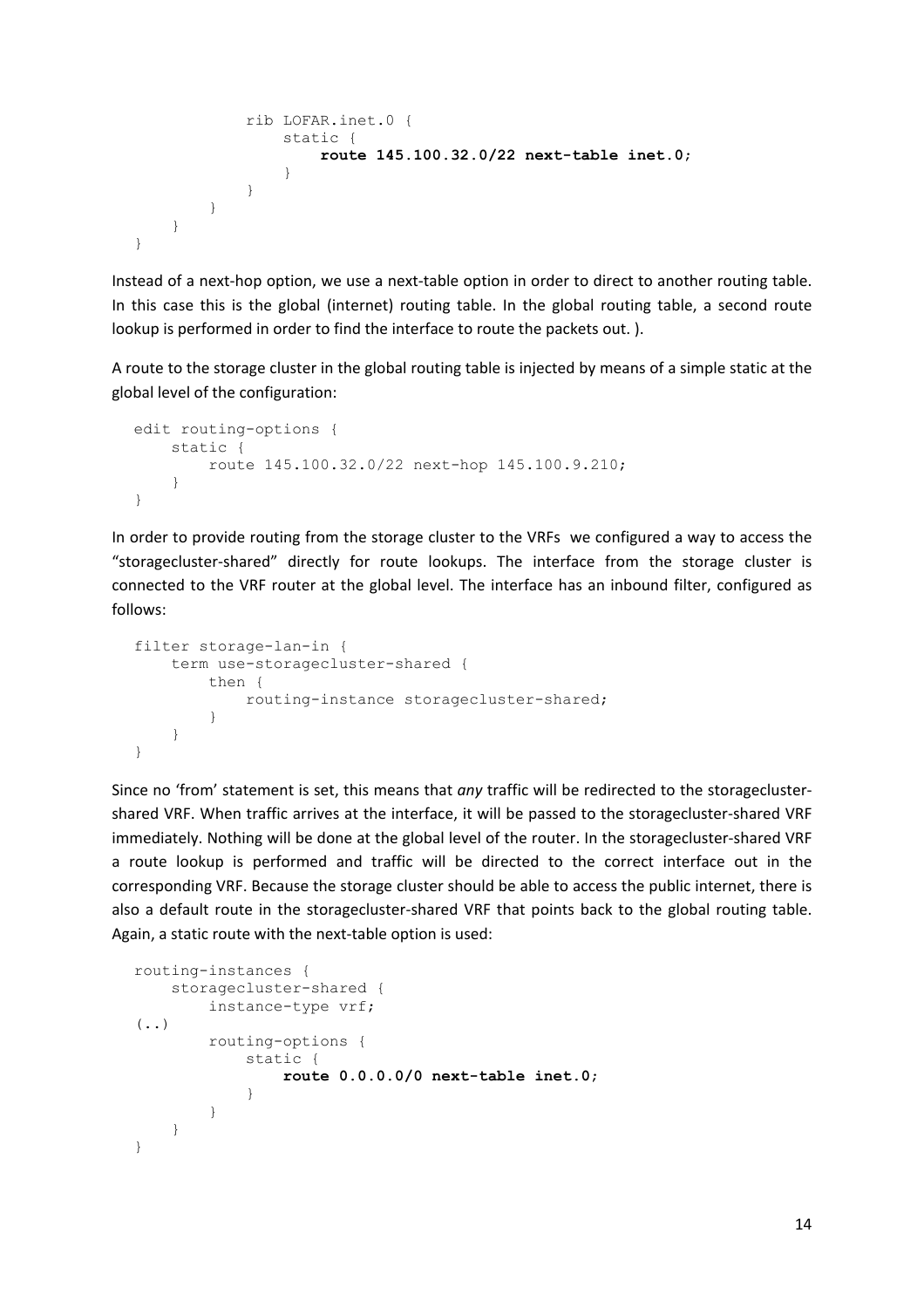#### **Vancis&AMS>IX&VRFs**

Vancis, a subsidiary company of SARA, sells internet connectivity to customers. To do so, Vancis has links to upstream providers and VANCIS maintains a connection to the Amsterdam Internet Exchange (AMS-IX). A special service that Vancis offers to some of its customers is the AMS-IX only variant. In this variant a customer buys only connectivity to AMS-IX peers connected to VANCIS.

The upstream providers typically provide full routing. All internet routes known to them are advertised to their peers. The AMS-IX allows peers to exchange their own routes only. For that reason an export filter must be set on the peer (or peer group) with the AMS-IX. All routes learned from the upstream or from anywhere else outside the network of the ISP and its (directly) connected customers, must be filtered out. At the links to upstream providers, we encounter a similar situation: the upstream providers do not want to receive the routes an ISP learns over the AMS-IX. Here, an export filter is set at the peer level as well. Usually, both measures are realized by prepending a community on the receipt of a route. , The tagged routes are rejected for advertisement by filtering on this community-tag. Figure 4 denotes these filters with a '(' symbol.

The example in Figure 4 shows a setup where a customer is serviced with unrestricted internet access including the routes learned from the upstream providers and the routes learned over the AMS-IX peers. As long as there are no filters towards the customer they will receive all routes. Similarly, VANCIS advertises the routes received from the customer over the AMS-IX peers and over the upstream peers. This is not yet the desired situation for a customer paying for AMS-IX only service.



#### Figure 4. Full-routing without restrictions for the customer.

The challenge in this example is that routes received over the AMS-IX are not necessarily the best and most specific while the customer must use the AMS-IX anyway. In our ISP environment we have seen that approximately 10,000 prefixes received via our direct connection with our upstream providers are more specific than those received over the AMS-IX peerings. Since traffic over the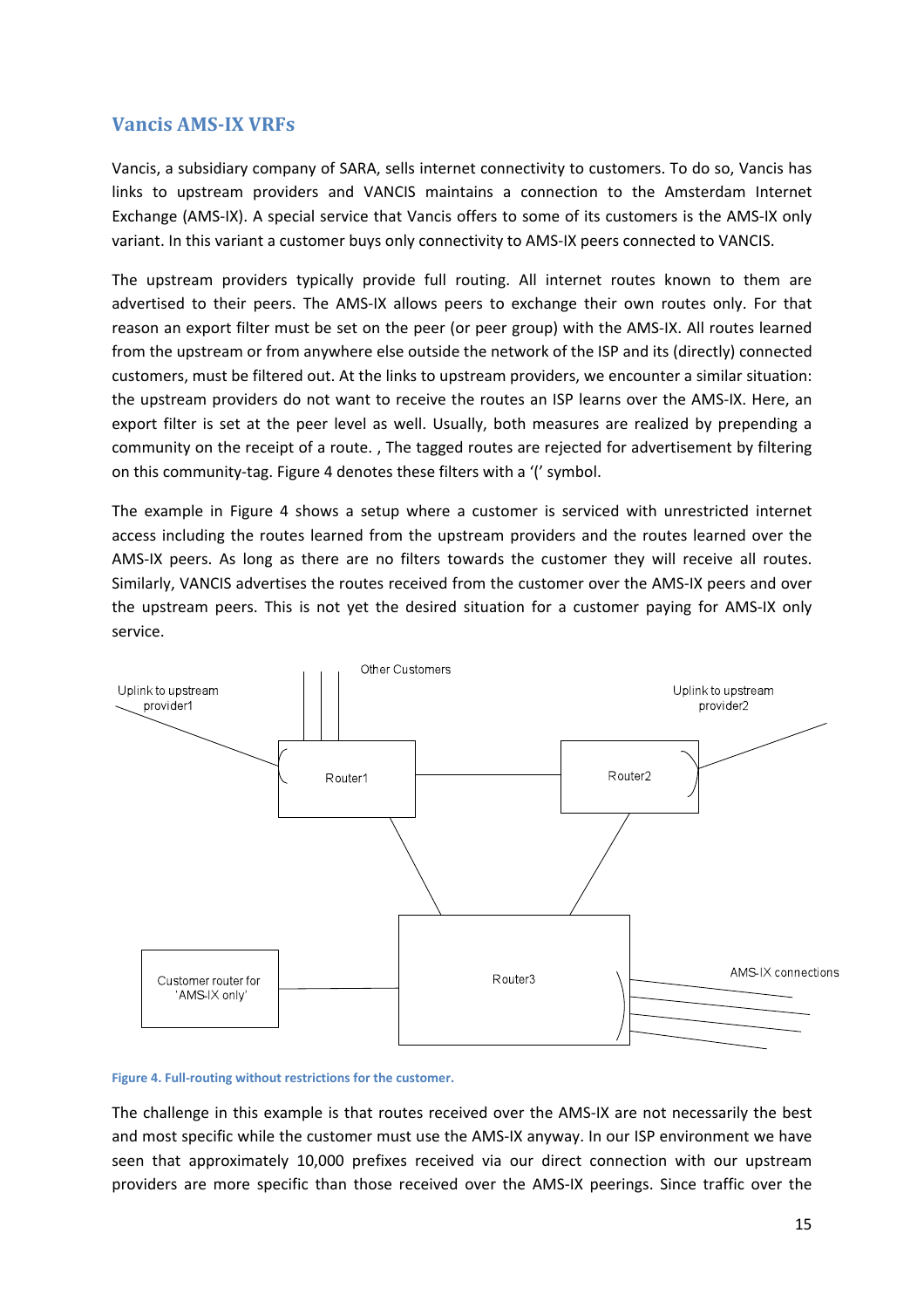uplinks is much more costly than over the AMS-IX peerings, some customers choose for a cheaper solution: only use the AMS-IX peers. Could this be established without VRFs while we keep this architecture? ?

Let's consider tagging all routes learned over the upstream peers with a community. At Router 3 we place an export filter towards the customer router in order to filter these routes.

Routes learned over the AMS-IX peers are not tagged with a community. Routes learned via the upstream are tagged with a community say 1126:101. Now, imagine, we receive route 192.0.2.0/24 from one of the AMS-IX peers and route 192.0.2.128/25 from the upstream provider. In the routing table of the VANCIS router (Router 3), these routes coexist in the same table. This must be this way since VANCIS and some other customers always want the best path<sup>4</sup>; therefore the routes must be made available at the VANCIS systems. Before advertising routes to the AMS-IX transit customer, we filter all routes with the community 1126:101. The 192.02.0/24 learned over the AMS-IX is the only one sent to the customer router, and this route is inserted in their routing table.

Imagine, the customer wants to reach 192.0.2.129. His routing table will only have the 192.0.2.0/24. The route will be a BGP learned route and point to its EBGP peer. That is Router 3 in Figure 5. When the IP packet arrives here, a new route lookup will be performed and this time, the 'better' route, the 192.0.2.128/25, is found. Since we do not filter anymore on communities from here on, the customer packet will also take the path via the upstream despite this destination prefix was not known to him, initially. This will no work with BGP filters only and without VRFs.

We decided to segregate routing by means of VRFs. Since the routes in the public internet are constantly changing, the new setup must be able to continuously adapt to new changes. We found that the creation of two VRFs is sufficient to address the problem. On Router 3, we created a VRF called "AMS-IX" and a VRF called "all-routes", see figure 6.

<sup>&</sup>lt;sup>4</sup> The drawing does not list all connections to the VANCIS router. In reality there are more links to the routers, than shown here.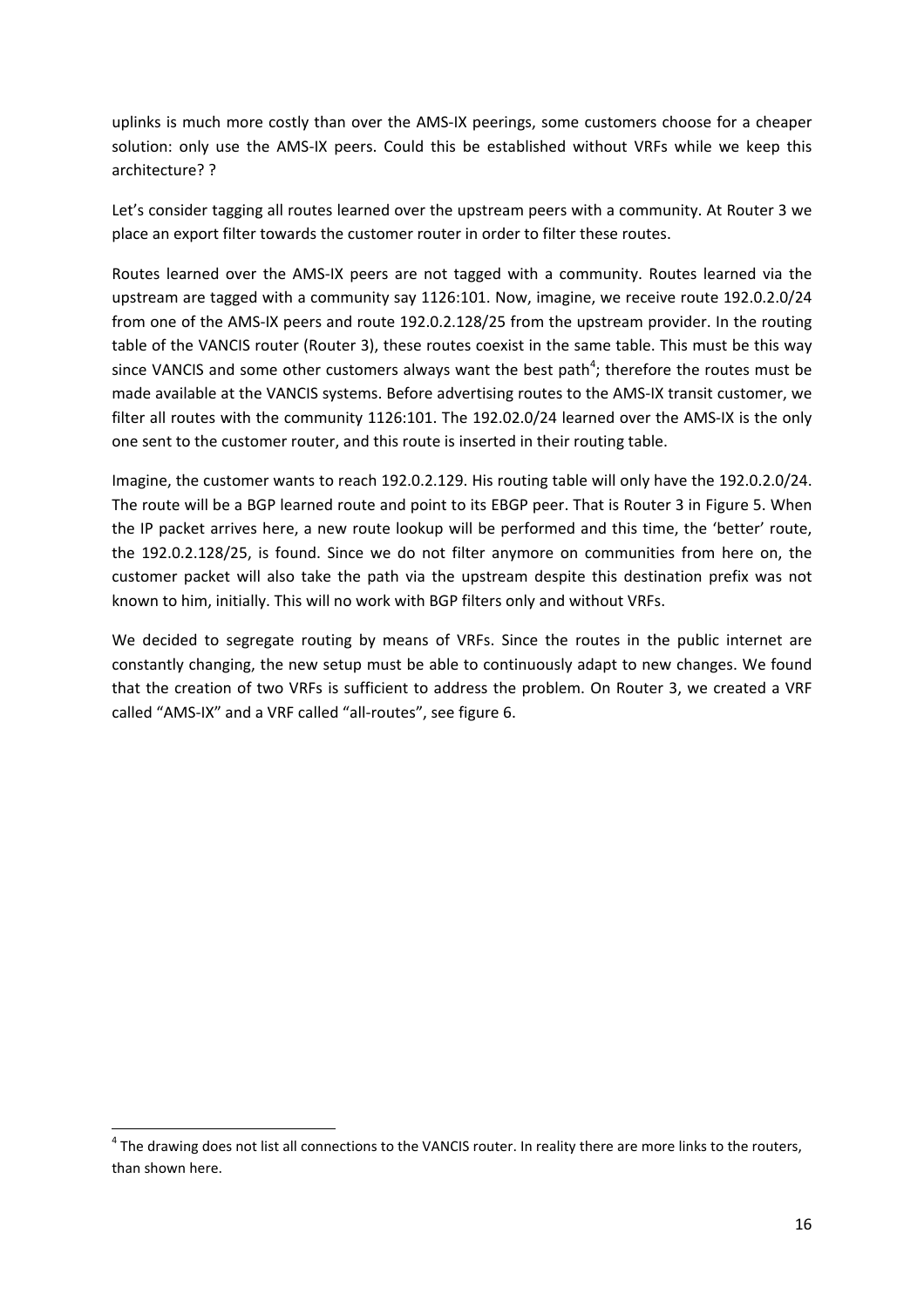

Figure 5. VRFs for AMS-IX services on the Vancis routers. VRFs are created on Router 3, called "AMS-IX" and "all-routes". Arrows indicate exchange of routes by way of export and import policies between the routing instances<sup>5</sup>.

The connection from the customer with AMS-IX-only is moved into the AMS-IX VRF including the BGP peering. All AMS-IX connections including the peering configurations are moved into the AMS-IX VRF.

All the routes we learn from AMS-IX peers are tagged with a community 1126:102. All routes from the customer with the AMS-IX-only service are tagged with a community 1126:103. An export and an import policy is created in order to bring those routes from the AMS-IX VRF into the all-routes VRF. All routes from the AMS-IX VRF are exported into the global routing table; there are no restrictions from the AMS-IX VRF to the all-routes VRF. This ensures that the routes are present and can be advertised within the rest of the VANCIS network and VANCIS Customer networks. The prefixes from the Customer "AMS-IX only" are filtered out with an export policy at the peers to the upstream providers at Router 1 and Router 2. This export policy is configured as follows:

```
policy-statement export-all-except-ams-ix-and-ams-ix-only-customer {
     term no-advertise-routes-from-upstream {
         from {
             community [ams-ix ams-ix-only-customer]
 }
         then {
               reject;
 }
     term anything-else {
         then {
             accept;
```
 $5$  Note that the global routing table has no connected interfaces. Since all routing is done with the VRFs, this table is empty and does not have any function in routing anymore.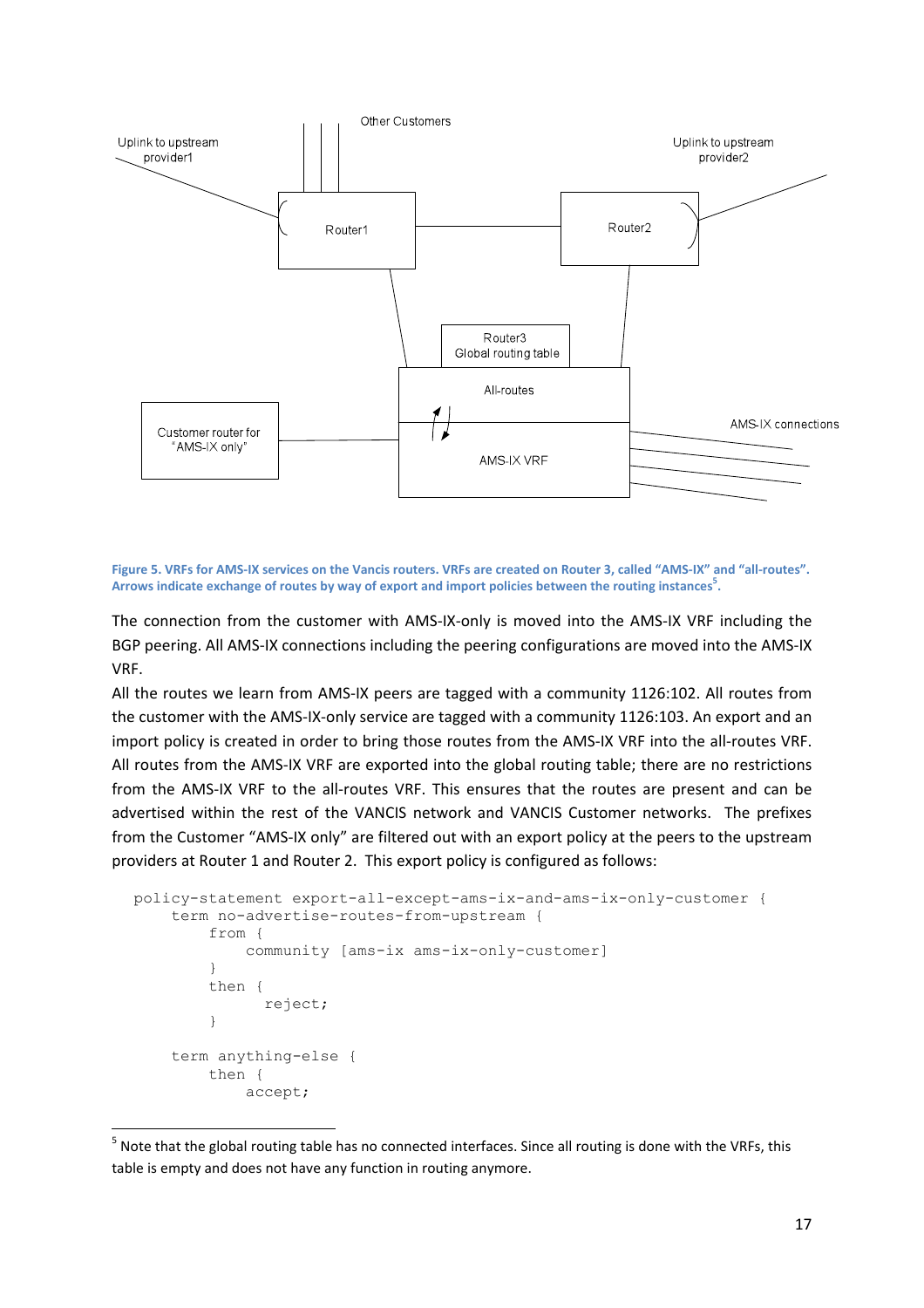```
 }
    }
}
policy-options { community ams-ix members 1126:102 }
policy-options { community ams-ix-only-customer members 1126:103 }
```
The AMS-IX community (1126:102) was already configured to be rejected. With the creation of the AMS-IX VRF, only the customer community (1126:103) was added.

Now, let's examine which routes we like to have in the AMS-IX VRF. The routes from the upstream should not be known here. How do we import routes from the all-routes VRF into the AMS-IX VRF, except the ones learned from the upstream peers? The routes from the upstream peers are already tagged with a community (1126:101). First we set an export policy in the all routes VRF that exports all routes. This is a simple policy that looks like this:

```
policy-statement export-all-routes {
     term export-all {
         then {
             accept;
 }
     }
}
```
Since no "from" statement is set, all routes will be elected for export.

The trick is done at the import filter in the AMS-IX VRF. The upstream routes are easily filtered out with this policy:

```
policy-statement import-all-except-upstreamroutes {
     term no-advertise-routes-from-upstream {
         from {
             community upstream
         }
         then {
               reject;
 }
     }
     term anything-else {
         then {
             accept;
 }
     }
}
policy-options { community upstream members 1126:101 }
```
When this import policy is set in the AMS-IX VRF, the original filter at the peer level to the AMS-IX (see Figure 4), is no more necessary and can be deleted.

With those steps we build the bridge between the all-routes VRF and the AMS-IX VRF in such a way that the table in the all-routes VRF holds all the routes from the AMS-IX-only customer. The AMS-IX VRF, instead, does not contain the EBGP learned routes from the upstream. Thus we have eliminated the problem of more specific prefixes (the route 192.0.2.128/25 in the example above will not be available in the routing table of the AMS-IX VRF).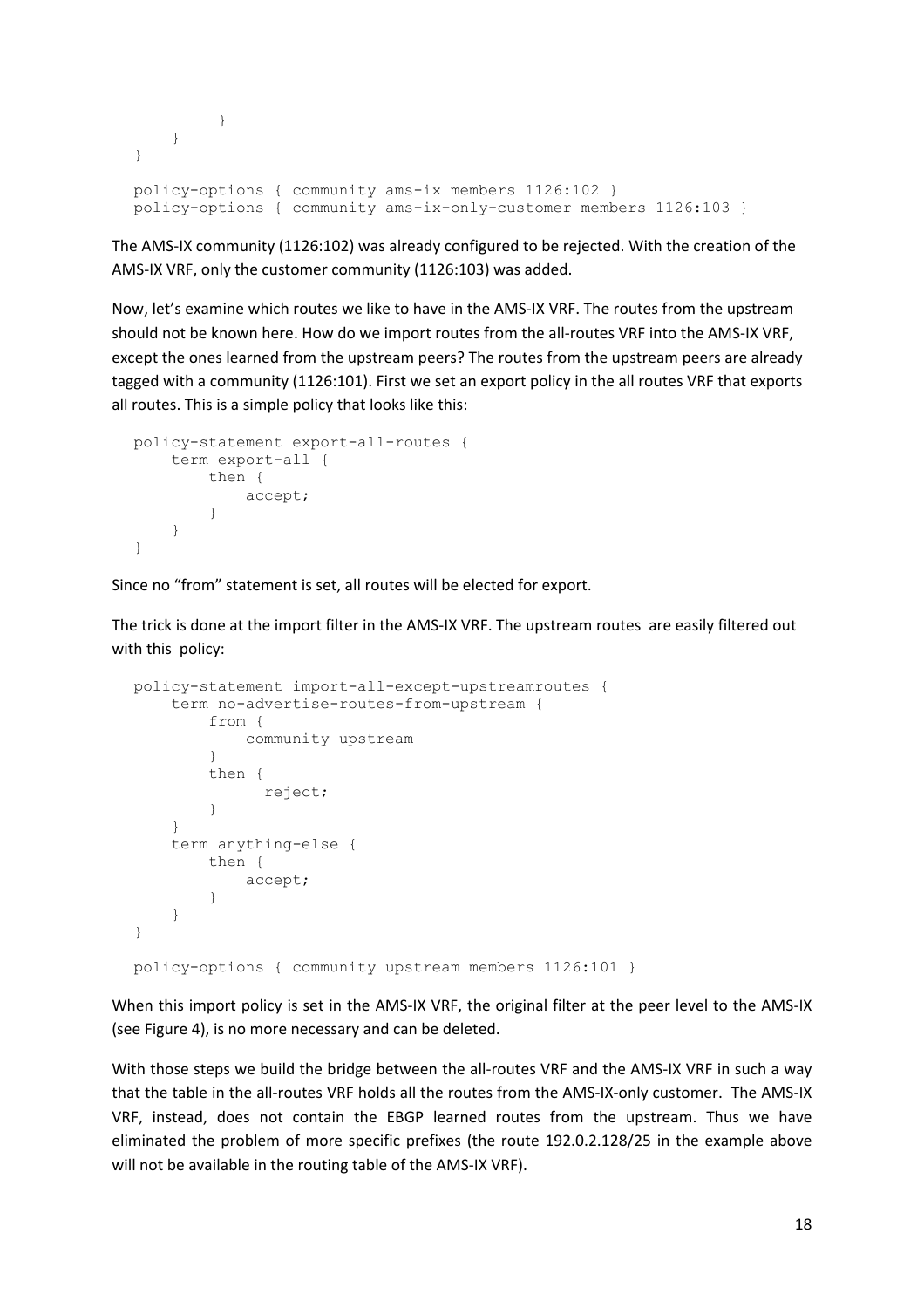Note that the route filtering works in *real-time*. Since the communities are prepended at the receipt of BGP learned routes, the policies take any newly learned route into account, while arriving over the same link. Thus, this provides a method for dynamic route leaking.